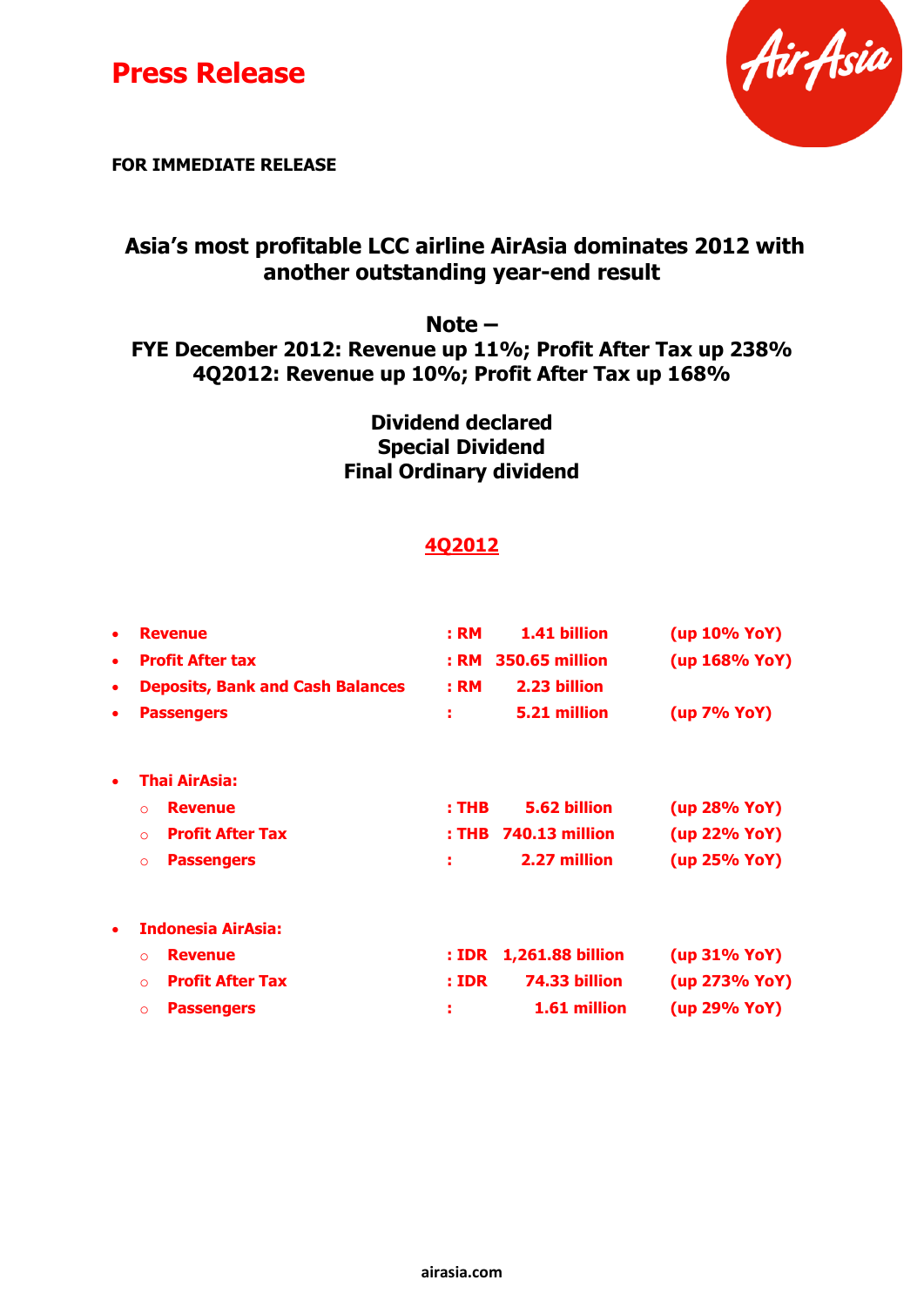

#### **Full Financial Year Ending December 2012**

| ٠<br>٠<br>٠ | <b>Revenue</b><br><b>Profit After tax</b><br><b>Passengers</b> | : <b>RM</b><br>: RM<br>÷ | 5.00 billion<br>billion<br>1.88<br>19.68<br>million | (up 11% YoY)<br>(up 238% YoY)<br>(up 9% YoY) |
|-------------|----------------------------------------------------------------|--------------------------|-----------------------------------------------------|----------------------------------------------|
| $\bullet$   | Thai AirAsia:                                                  |                          |                                                     |                                              |
|             | <b>Revenue</b><br>$\Omega$                                     | : <b>THE</b>             | billion<br>19.35                                    | (up 20% YoY)                                 |
|             | <b>Profit after tax</b><br>$\Omega$                            | $:$ THB                  | <b>billion</b><br>1.81                              | (down 11% YoY)                               |
|             | <b>Passengers</b><br>$\circ$                                   | и                        | million<br>8.3                                      | (up 21% YoY)                                 |
| $\bullet$   | <b>Indonesia AirAsia:</b>                                      |                          |                                                     |                                              |
|             | <b>Revenue</b><br>$\Omega$                                     | : <b>IDR</b>             | 4,360.13 billion                                    | (up 18% YoY)                                 |
|             | <b>Profit after tax</b><br>$\Omega$                            | : <b>IDR</b>             | 142.12<br><b>billion</b>                            | (up 129% YoY)                                |
|             | <b>Passengers</b><br>$\circ$                                   | ÷                        | 5.85 million                                        | (up 17% YoY)                                 |

**LOW COST TERMINAL SEPANG, 26 February 2012 –** AirAsia Berhad ("AirAsia" or the "Company") today reported its results for the fourth quarter and for the year ended 31 December 2012.

The Company posted another record quarter revenue of RM1.41 billion, up 10% from revenue of RM1.28 billion reported in the same quarter last year. The growth was attributed to the increase in the number of passengers carried which grew 7% to 5.21 million and increase in capacity as the number of aircraft operating in Malaysia increased to 64. Despite the 7% increase in capacity, demand in terms of seat load factor remained solid at 82% for 4Q12.

In 4Q12, the company posted a strong profit after tax of RM350.65 million, up 168% year on year driven by a seasonally strong quarter. Net operating profit though saw contraction of 9% mainly due to the absence of gain of disposals on aircraft of approximately RM100 million. In this quarter, staff cost was up 28% year on year attributing to the payment of bonus to staff for a hard year work hence there was an adjustment of bonus accruals in the P&L statement.

EBITDAR and EBIT margins for 4Q12 remain solid at 44% and 31% respectively.

For the full financial year ended 31 December 2012, AirAsia reported an 11% increase in revenue at RM5.00 billion with net operating profit of RM858.23 million. The Company closed the year with 238% increase in profit after tax of RM1.88 billion as compared to RM555 million for the financial year ended 31 December 2011.

Malaysia AirAsia CEO, Aireen Omar said "It has been another good quarter and overall a great year for AirAsia as we continue to defy the industry in terms of operational and financial performance.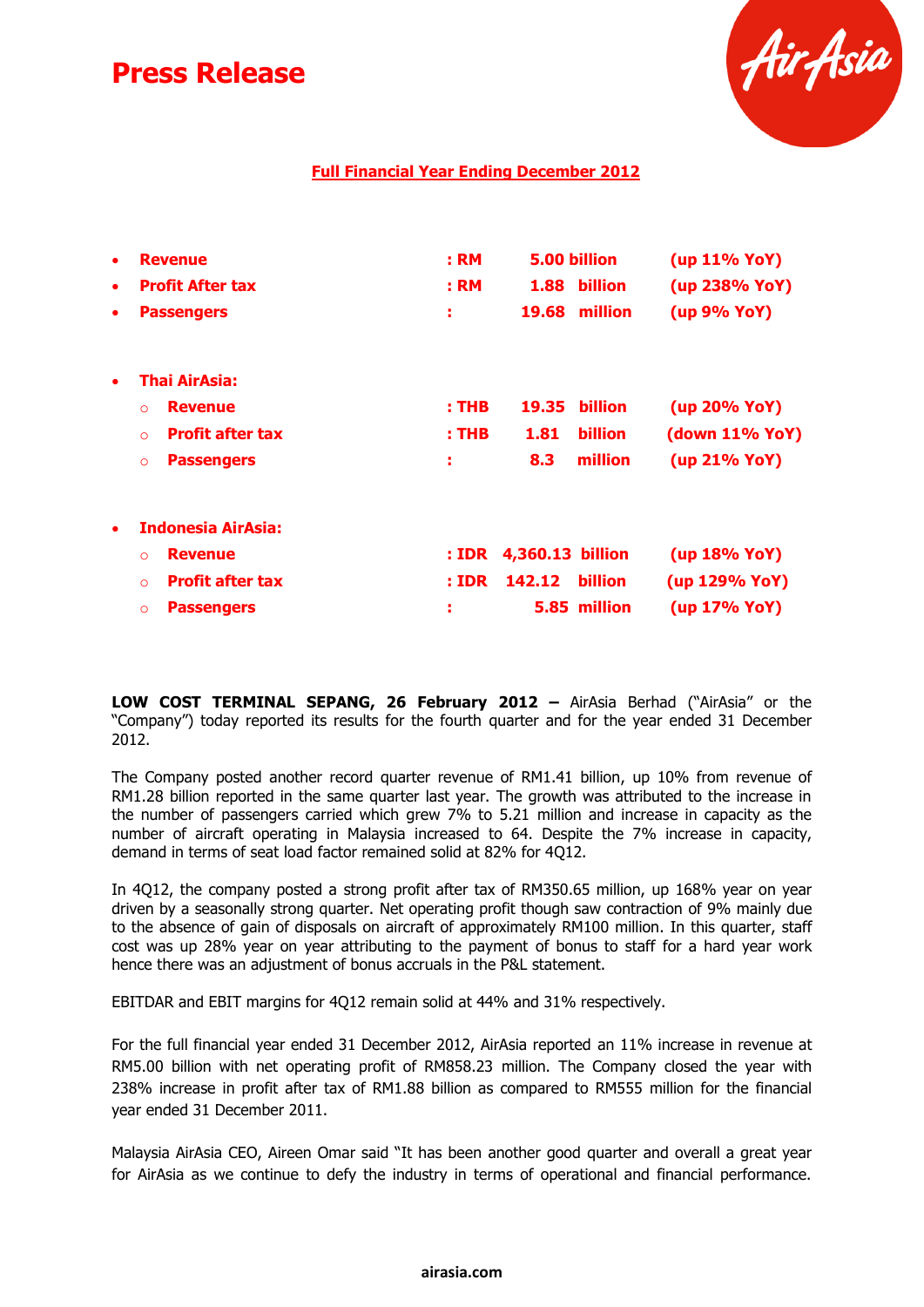

Revenue increased by 10% in the fourth quarter with an increase in ancillary income of 5% to RM42 per passenger. And despite the 1% rise in average fuel price this year as compared to the previous year, AirAsia still manages to record a high profit after tax of RM350.65 million in the fourth quarter (up 168% y-o-y) and an impressive RM1.88 billion for the financial year ended December 2012 (up 238% y-o-y)."

Aireen highlighted, "Our cash position remains strong with RM2.23 billion in cash and bank balances and we continue to manage our net gearing level which currently stood at 1.07 times as at December 2012."

Cost remains AirAsia's top priority. Measured by cost per available seat per kilometer ("CASK"), CASK was reported at 13.28 sen, a reduction of 1% y-o-y and CASK ex-fuel stood at 5.80 sen in the fourth quarter. Other than the spike in staff cost due to bonus accruals and absence of gain on disposals, other cost items remain with expectations.

On a year to date basis, CASK was unchanged at 13.56 sen while CASK ex-fuel reduced by 1% to 6.69 sen – Another testament to AirAsia's cost control discipline.

The Company's revenue on the other hand, measured in terms of revenue per available seat per kilometer ("RASK"), reported a y-o-y increase of 1% in the fourth quarter at 19.14 sen and 2.1% y-oy increase for the full year at 17.60 sen. This was attributed to the growth of average fare in 4Q12 and full year of 3% and 6% respectively. This demonstrates the success of our routes, service quality and strong brand creating a continuous demand of passenger growth every year. Ancillary income per pax in 4Q12 has bounced back from the revised 2Q12 baggage re-pricing which saw income per pax spent up 5% to RM42.

Aireen added, "As AirAsia continues to expand, we remain focus in keeping our costs low. The aim is to grow our ancillary business and find the right formula to make our ancillary offerings as efficient as possible as there is plenty of room to grow. Overall, it has been an exciting year for AirAsia and for the Allstars as the company welcomes new family members from the Philippines and Japan in 2012. We also received our first A320 aircraft with sharklets in December, which will further drive our cost down moving forward. There are a lot of new things lining up for us in 2013 and AirAsia is indeed ready for the challenges ahead."

"As promised, we are also pleased to announce a dividend payout to our loyal shareholders. It will be in the form of special dividend of 18 sen per share and ordinary final dividend of 6 sen per share. The company has formalised the dividend policy to pay 20% of annual net operating profit as part of our plans to give more certainty every year to shareholders the expected payout ratio. This again typifies AirAsia strong position in terms of balance sheet which enables the company to give back to our loyal shareholders", Aireen said.

Thai AirAsia ("TAA") posted record revenue of THB5.62 billion in 4Q12, up 28% from the same period last year. Operating profit was up 61% y-o-y to THB924.14 million which led to a 22% increase in profit after tax at THB740.13 million this quarter. Thai AirAsia's CEO, Tassapon Bijleveld said, "It was a strong quarter financially for TAA and an exciting one operationally. TAA began operations in Don Mueang airport in October and launched three new routes from Bangkok to Mandalay, Wuhan and Xian. It was also a historical year for us as our parent company, Asia Aviation PCL ("AAV") went for listing in May 2012 which allowed us to start receiving aircraft into our own books." For the financial year ended December 2012, TAA reported a 20% increase in revenue at THB19.35 billion and 4% increase in operating profit at THB2.015 billion. Profit after tax was THB1.81 billion and load factor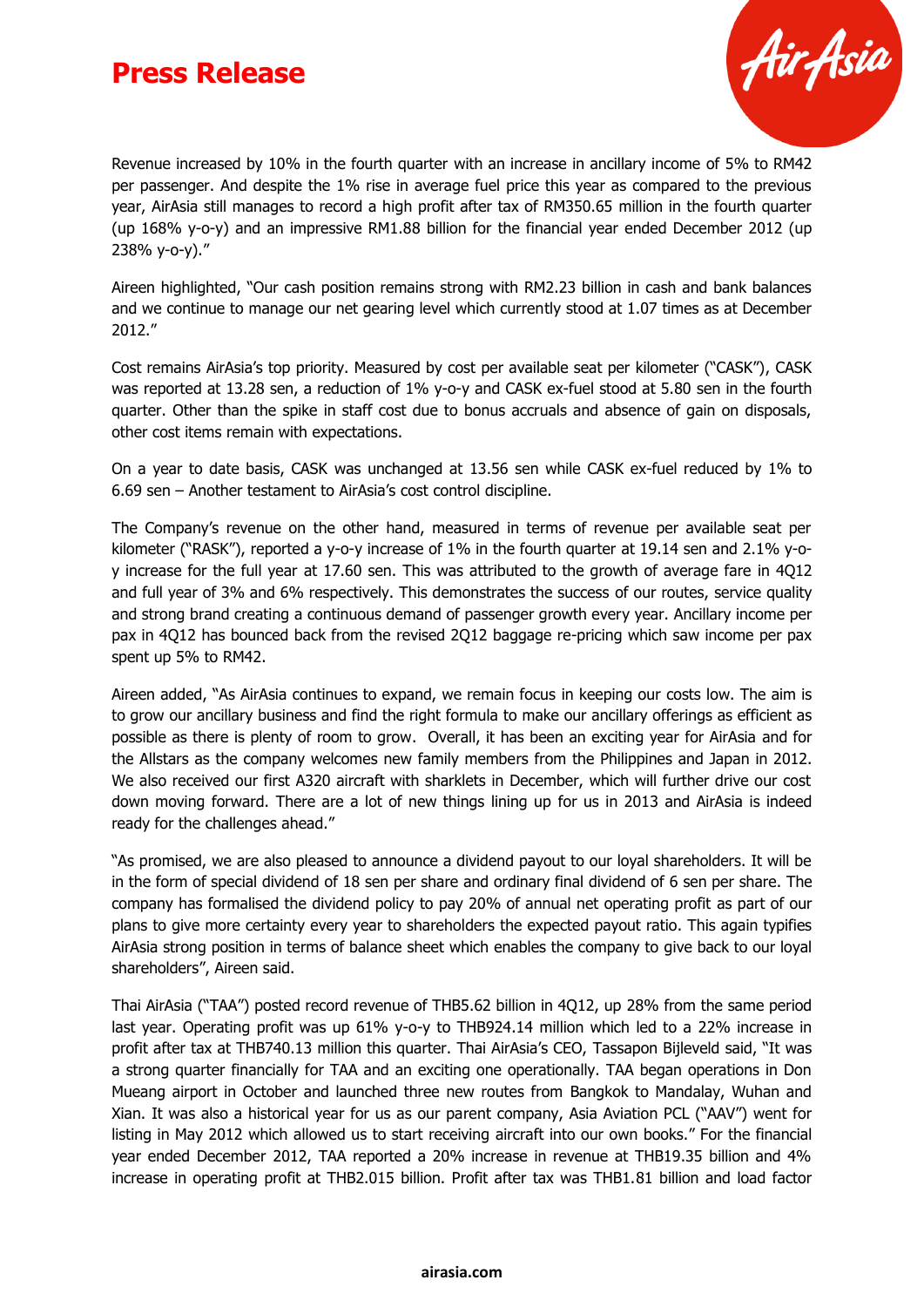

was high at 82% for the year (up 2ppt y-o-y). TAA continues to be the leader in the LCC market in Thailand.

It was another profitable quarter for Indonesia AirAsia ("IAA"). Revenue was up by a good 31% to IDR1,261.88 billion from IDR965.63 billion in 4Q11. Operating profit saw an impressive 55% increase to IDR121.52 billion from IDR78.65 billion reported during the same period last year. Following these, IAA's 4Q12 profit after tax was at IDR74.33 billion – up 273% y-o-y. For FYE December 2012, IAA posted a revenue of IDR4,360.13 billion (up 18% y-o-y), a 136% increase in operating profit of IDR352.89 billion, which led to a commendable 129% increase in profit after tax of IDR142.12 billion for the year. IAA's CEO, Dhamadi added "with the increase in aircraft orders for the AirAsia Group and most being directed to Indonesia, we are in a great position to compete competitively with the bigger carriers. We have also aggressively built our distributions channels to over 3500 agents which allows us to gain access to mass population across Indonesia which we felt we have yet reach. The investment in our brand within the grassroots of Indonesia has now started to pay dividends".

Philippines AirAsia ("PAA") currently operates two aircraft and they have expanded internationally. Maan Hontiveros, Philippines AirAsia CEO said "we are in a privilege position with thousands of islands separating one another and only mode of travel is by air. We have been working hard in brand awareness and will look to see some profit upside this year".

AirAsia Japan ("AAJ") remained buoyant in 4Q12 operating 3 aircraft where they have extended their footprint internationally into 2 destinations in Korea. In 2013, a fresh new management has come in to ensure cost efficiency to drive cost down further and optimise revenues. Other than the new management, AAJ recently added Nagoya as it second hub typifying its rapid expansion plans.

#### **Outlook**

For the year 2013, Aireen reiterated that one of the main focuses would be on keeping cost as low as possible as that is what sets AirAsia apart from the other players. "AirAsia will continue to be the lowest cost carrier by constantly introducing various cost initiatives and ultimately the lowest fare airline in the region.

In 2013, all of our new A320s will come with sharklets which is 4% more fuel efficient which contributes to at least RM230,000 of fuel savings. Other than that, the objective this year is to maintain our market leadership through a number of strategies. We have been holding back on capacity expansion in the last couple of years to make room for our associates to grow. We will now ramp up on capacity by adding 10 aircraft to support the increasing demand in Malaysia. More routes will be introduced in 2013 and we will be adding a lot more frequencies especially on the popular routes like East Malaysia and Johor.

"We have built a strong a cash machine of Malaysia, with the support of Thailand, Indonesia, Philippines, Japan and soon to be India. With this, we have built a recognised brand, exceptional safety practices, and extensive network and among others which we believe it is our strength to combat competitors".

On group updates, Group CEO Tan Sri Dr Tony Fernandes said, "Looking back to where we were 11 years ago, with only 2 old aircraft in operation, it is hard to imagine where AirAsia is right now – operating 120 aircraft in five countries and continue to be the most profitable airline amidst the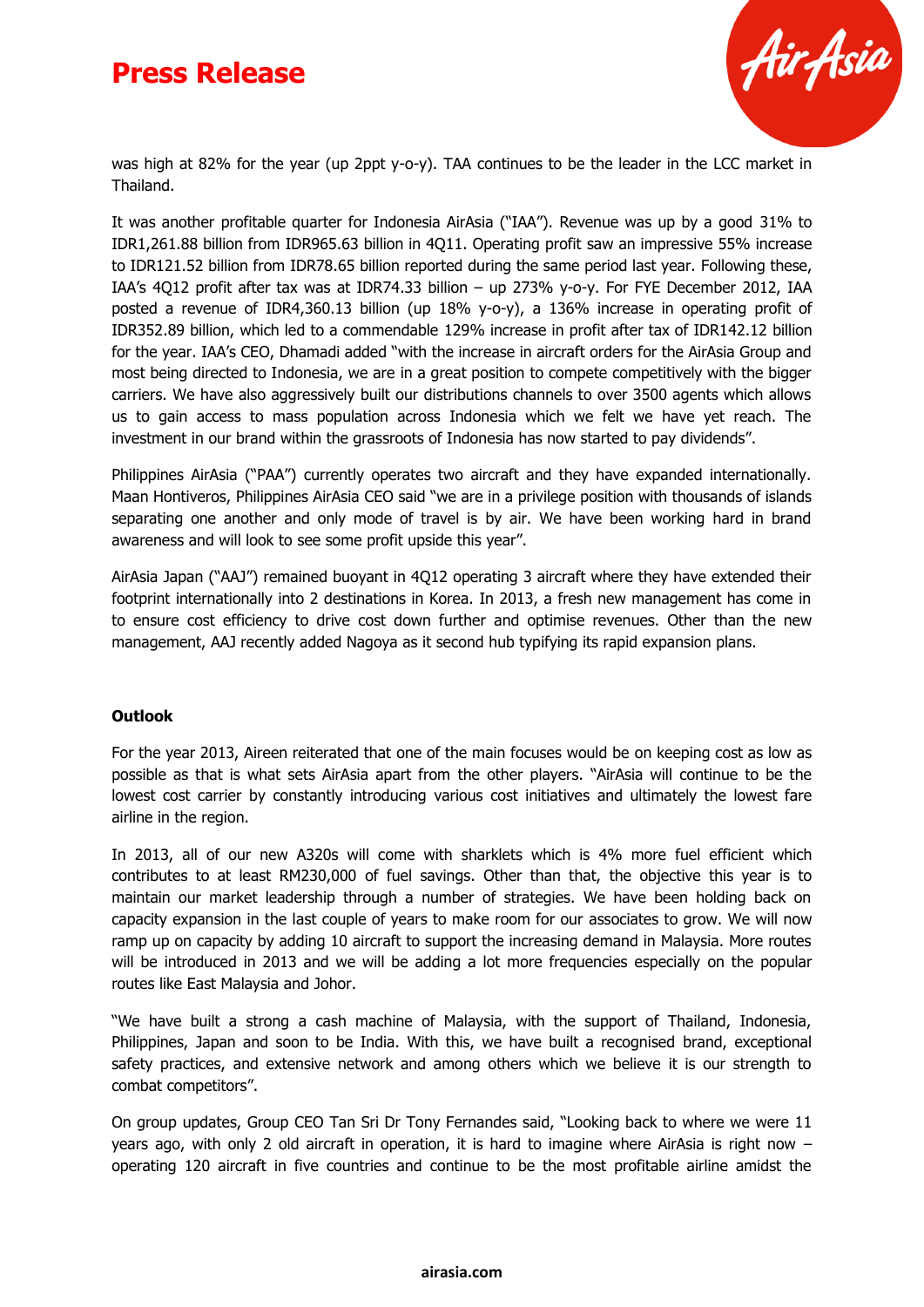

volatile economic conditions. 2012 was a great and memorable year for AirAsia. There was a structural change in the Company with the set up of AirAsia Asean in Jakarta, and Kamarudin and I moving up to the Deputy Group CEO and Group CEO level to focus more on strategy for AirAsia Group as a whole. Following this, MAA saw the appointment of its new CEO, Aireen Omar. On top of that, the Malaysian operations took in their first Airbus A320 with sharklets which was the first in the world. TAA is another success story. It was a proud moment for many when TAA, through Asia Aviation PCL, was listed on the Stock Exchange of Thailand. Thailand is a good market for us and their move to Don Mueang airport is good for their long-term operation in terms of cost. IAA (already a leader in the international market), has a good turnaround story with high increase in revenue and profit and with the recent change in strategy to focus more on domestic growth, we will see a lot more contribution coming from them as it begins to rise and compete with the larger airlines. Just like TAA, IAA will be going for listing in the second half of 2013. Capacity is being put into IAA to support this rapid expansion plan. We also launched Philippines and Japan last year – an exciting development for the Group. There are a lot of potential in these two markets and the investment that is being put in these associates will crystalise in the future just like it did for TAA and IAA. On top of that, in December 2012 we have managed to confirm another additional 100 Airbus A320s on top of the 375 aircraft that were ordered earlier."

Commenting on last week's announcement of AirAsia India, Tony said "India would be the final piece of the puzzle for the time being and there will be no further joint ventures. India is a huge market with big possibilities and it is only right for AirAsia to start an operation there. Indian aviation is still at its early stage of development with an approximately 400 total fleet serving 1.2 billion. We are very familiar with the market as AirAsia already flies to India. Our focus would be on the domestic market in southern India with Chennai as the main hub. Tata Group has always been the first choice for AirAsia, based on the company's stature in India and historical ties to aviation. The Bhatia family as well is a natural partner for this JV as they also co-own the Queens Park Rangers. India will be big, and we are excited."

On what's next for AirAsia, Tony said that the main focus for the next few years will still be the three core markets – Malaysia, Thailand and Indonesia. Then grow Japan and Philippines in a way it will be profitable. AirAsia Berhad is currently undervalued as it has not seen incremental profits being recognised from Indonesia due to accumulated losses whilst Japan and Philippines will see its start up losses reducing as it ramps up capacity . We have seen around RM86 million being recognised from Thai AirAsia which will grow bigger in line with its capacity increase. Once Indonesia, Philippines and Japan contributed to the bottom line, AirAsia Berhad's earning potential is massive.

We want to continue to be leaders in these markets and ensure that operations are tight, margins remain high through the increase in load factor, routes and ancillary income. The aviation landscape is constantly changing with high fuel prices and new competitions, but through all these challenges AirAsia will continue to defend our leadership titles in these core markets just like we did for the past 11 years."

As of 26 February 2013, the Group has a total fleet of 120 A320s (MAA - 65, TAA - 28, IAA - 22, PAA – 2, AAJ – 3), and is expecting 360 more aircraft to be delivered up to 2026, excluding leased aircraft.

- END -